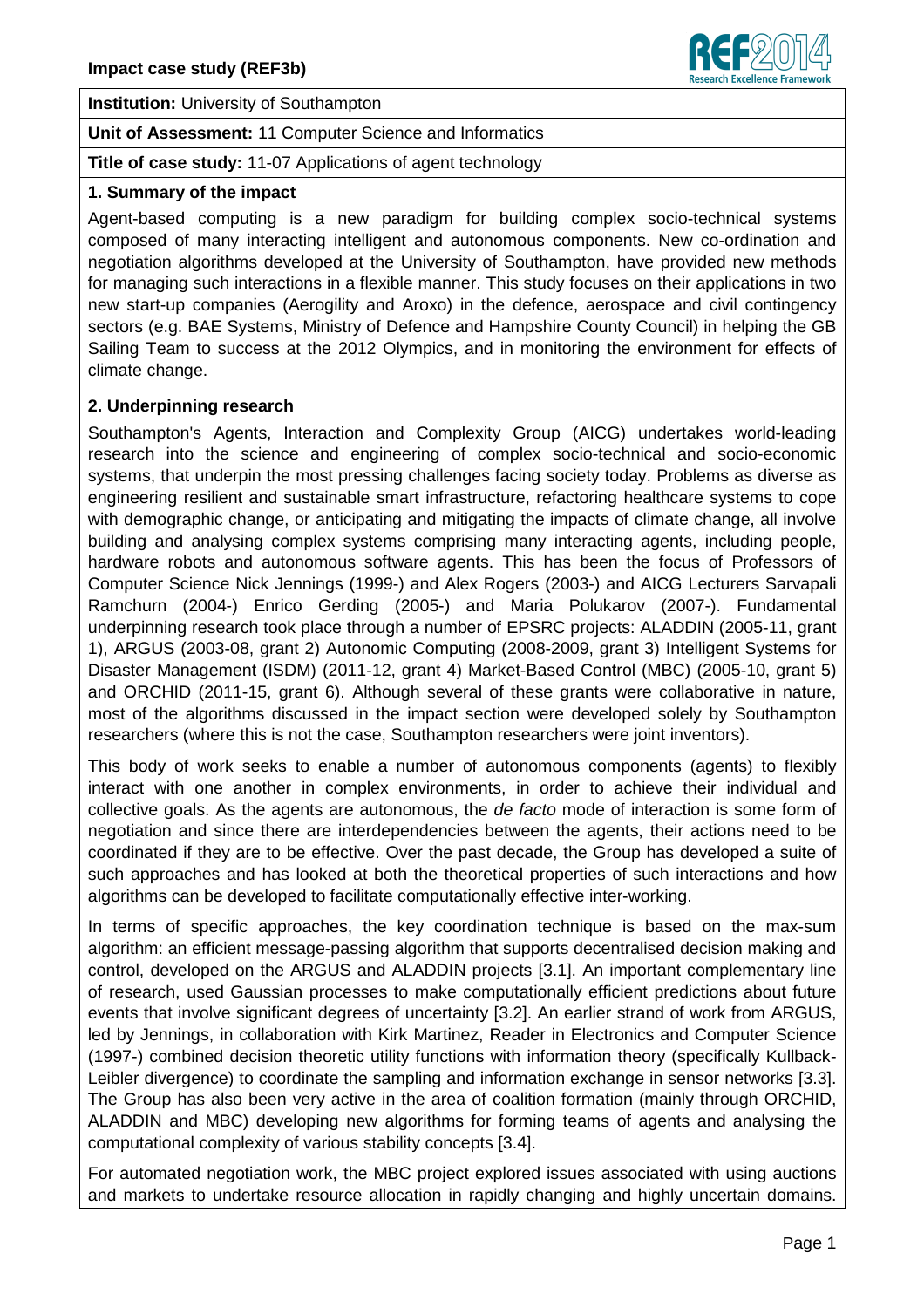

AICG researchers determined the optimal strategy that a bidding agent should use to maximise its return in a setting in which there are a series of auctions occurring simultaneously [3.5]. For encounters in which the agents need to interact with one another directly (in a bilateral encounter) the Group devised a number of heuristic negotiation strategies that built upon Jennings's seminal work in this area [3.6].

# **3. References to the research** (best three are starred)

- \*3.1 A. Rogers, A. Farinelli, R. Stranders and N. R. Jennings (2011) ["Bounded approximate](http://eprints.ecs.soton.ac.uk/21664/) [decentralized coordination via the max-sum algorithm"](http://eprints.ecs.soton.ac.uk/21664/) Artificial Intelligence **175** (2) 730-759.
- \*3.2 M. A. Osborne, S. J. Roberts, A. Rogers and N. R. Jennings (2012) ["Real-time information](http://eprints.ecs.soton.ac.uk/22749/)  [processing of environmental sensor network data using Bayesian Gaussian processes](http://eprints.ecs.soton.ac.uk/22749/)" ACM Trans on Sensor Networks **9** (1) 1.1-1.32.
- 3.3 P. Padhy, R. K. Dash, K. Martinez and N. R. Jennings (2010) ["A utility-based adaptive](http://eprints.ecs.soton.ac.uk/17848/)  [sensing and multi-hop communication protocol for wireless sensor networks"](http://eprints.ecs.soton.ac.uk/17848/) ACM Trans on Sensor Networks **6** (3) 27.1-27.39.
- 3.4 T. Rahwan, S. D. Ramchurn, A. Giovannucci and N. R. Jennings (2009) ["An anytime](http://eprints.ecs.soton.ac.uk/17179/)  [algorithm for optimal coalition structure generation"](http://eprints.ecs.soton.ac.uk/17179/) Journal of AI Research **34** 521-567**.**
- 3.5 E. H. Gerding, R. K. Dash, A. Byde and N. R. Jennings (2008) ["Optimal strategies for bidding](http://eprints.ecs.soton.ac.uk/16075/)  [agents participating in simultaneous Vickrey auctions with perfect substitutes"](http://eprints.ecs.soton.ac.uk/16075/) Journal of AI Research **32** 939-982.
- \*3.6 P. Faratin, C. Sierra, and N. R. Jennings (1998) ["Negotiation decision functions for](http://eprints.ecs.soton.ac.uk/2117/)  [autonomous agents"](http://eprints.ecs.soton.ac.uk/2117/) Int. Journal of Robotics and Autonomous Systems **24** (3-4) 159-182
- Grant 1 ALADDIN: PI Jennings; CoIs: Rogers, Ramchurn, Polukarov; "Autonomous Learning Agents for Decentralised Data and Information Systems"; BAE SYSTEMS/EPSRC (EP/C548051/1); 2005-2011; £5.4m.
- Grant 2 [ARGUS: PI Jen](http://gow.epsrc.ac.uk/ProgressCheck.aspx?GrantRefNumber=EP/C548051/1)nings; "Decentralised Data Fusion"; EPSRC/MoD/DTI (GR/S20727/01); 2003-2008; £1m.
- Grant 3 Autonomic: PI Jennings; CoI: Rogers; "Autonomic Supply Chains in Computational Economies"; EPSRC (EP/F067143/1); 2008-2009; £120k.
- Grant 4 MBC: PI Jennings; CoI: Gerding; "Market-Based Control"; EPSRC (GR/T10664/01); 2005-2010; £690k.
- Grant 5 ISDM: PI Ramchurn; "Intelligent Systems for Disaster Management"; EPSRC Knowledge Transfer Scheme (EP/H500243/1); 2010-2011.
- Grant 6 ORCHID: PI Jennings; CoIs: Rogers, Ramchurn; "Human-Agent Collectives"; EPSRC Programme Grant (EP/I011587/1); 2011-2016; £5.5m.

# **4. Details of the impact**

New coordination and negotiation algorithms developed by the AICG, directly led to the creation of two independent start-ups (Aerogility and Aroxo), contributed to the economic growth of established businesses (e.g. BAE) informed key changes in public policy and services (e.g. Fawley) and served as a key technology for British Antarctic Survey environmental scientists.

Aerogility's main product is an agent-based business decision-support system, targeted at global aerospace and defence organisations. This was developed by Jennings, who, in his capacity as Chief Scientist, worked with Aerogility's product development team from the beginning of the company (established under the name Lostwax in 1999) to refine market-based negotiation algorithms developed through MBC and ALADDIN, so they could efficiently and effectively optimise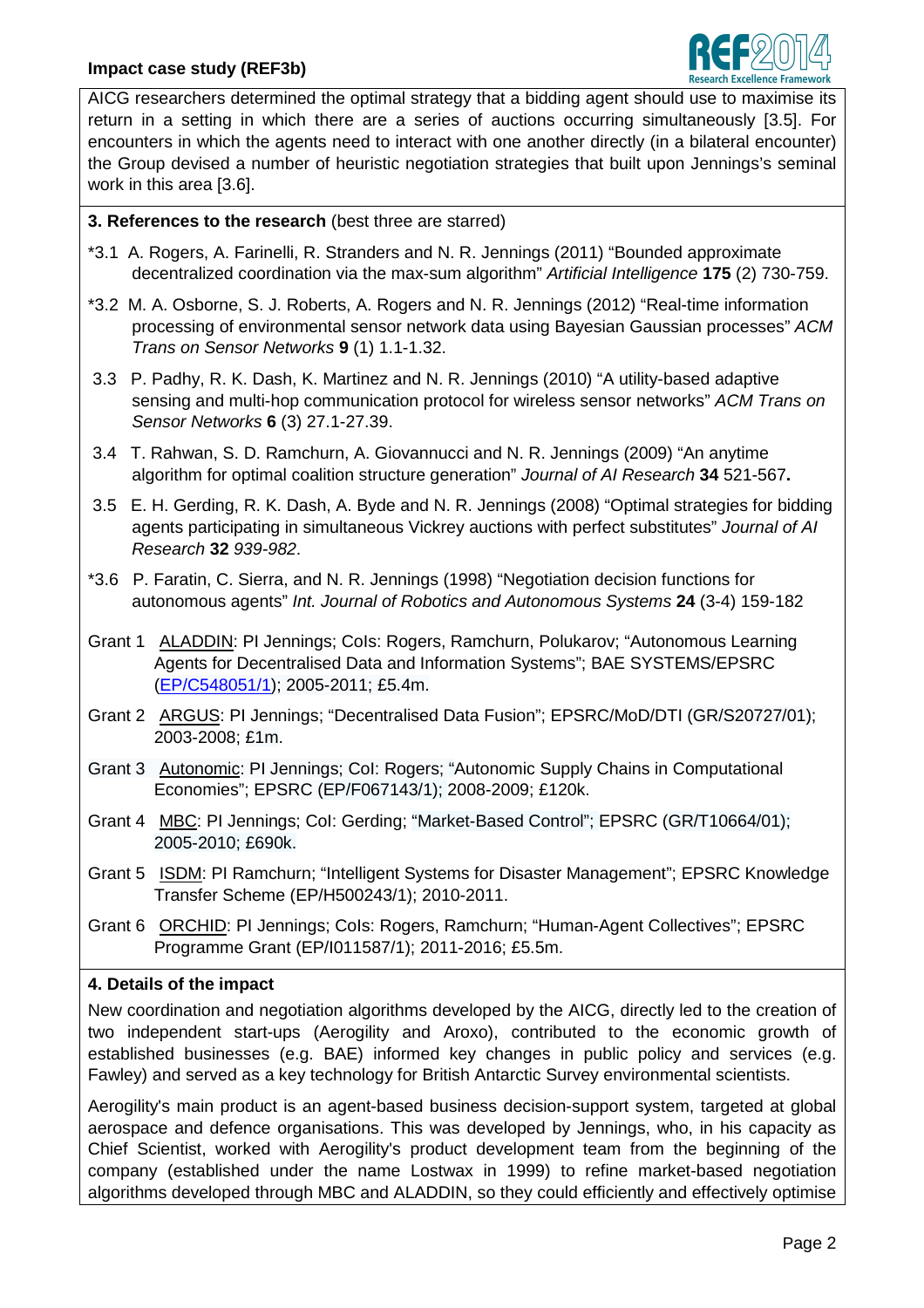

aircraft scheduling and maintenance activities. This core intellectual property has directly led to Aerogility's growth. The company expanded its business to the United States in 2008 and currently employs 20 people. Since the beginning of the REF impact period, the system has been licenced by: i) Sikorsky Aerospace Services for the S-92 fleet (2009); ii) Lockheed Martin for the F-22 Raptor and F-35 fleets (2012); and iii) Boeing for the TLCS UK Chinook fleet (2012) with additional ongoing economic benefits from Aerogility's selection by BAE Systems for its Tornado, Harrier, Typhoon, Nimrod and Hawk fleets since 2006 [5.1]. Aerogility has twice received a BAE System's Chairman's Award. In 2007, it received a Bronze level for providing powerful decision-support for the UK Fleet Planners managing ATTAC, the strategic availability contract for the UK Tornado fleet valued in the region of £1.5 billion [5.8] and in 2008, a Silver level.

In 2009, Aroxo, an internet sales channel using heuristic negotiation algorithms developed as part of MBC and ALADDIN, was launched. Jennings worked with Aroxo's development teams to refine and scale the fundamental algorithms to enable online retailers to dynamically set prices for products in response to customer online bids. At its peak in 2011, the Aroxo marketplace controlled stock worth £10 million and dealt with up to 20,000 interactions per day [5.2; 5.9].

AICG research has led to improved performance in existing businesses. BAE Systems, in particular, has directly invested over £4 million (not including contributions in kind) in AICG research since 2005. In 2009, this enabled Jennings and Rogers to work with BAE staff to deploy the max-sum coordination algorithm to the problems of Force Threat Evaluation and Weapon Assignment (within Insyte's Combat Management System CMS-1) and, in 2010, for the collaborative control of multiple unmanned aerial vehicles and sensors [5.3, 5.10]. In both cases, the algorithms improved the performance of military platforms and sensors by enabling coordination to maximise operational effect. This work produced two patents and differentiating technologies that, since 2008, helped BAE secure £2 million in Ministry of Defence funding. This includes: i) BAE's selection to lead the Autonomous Systems Underpinning Research programme (approximate value £1 million); ii) a contract to demonstrate the benefit of agent-based computing in the context of the Network-Enabled Air Defence Surveillance programme (value £500k); and iii) £170k in Centre for Defence Enterprise funding to demonstrate the application of agent-based computing methods in defence (ISTAR) and security (intelligence processing) problems [5.10]. BAE Systems has also invested a significant amount of its Central Technology Programme research budget (worth over £1 million in 2012-13) on projects related to autonomy and agentbased computing that have been informed by Southampton's work and their ongoing relationship with Southampton researchers.

Further economic benefits were created through the university-owned business development agency ECS Partners Limited. Since 2008, they have secured commercial contracts involving the application of AICG agent tools and techniques worth £85k for: the Defence Science and Technology Laboratory, with respect to military logistics and for BAE Systems Insyte with respect to supply chain logistics; dismounted infantry patrols and autonomous power management [5.4].

The performance of other companies has been improved through AICG provision of training courses drawing upon this body of research. For example, across 2009/10, AICG staff ran three five-day intensive schools for 45 engineers from Roke Manor Research, BAE Systems, MBDA, Rolls-Royce and SELEX Galileo on agent-based techniques for defence applications [5.10].

In terms of societal impact, prediction algorithms developed by Rogers as part of ALADDIN, were deployed in a BAE prototype tool used to help the UK Sailing Team in the 2012 Olympics. The tool enabled improved accuracy of weather pattern forecasting in Weymouth Bay and Portland Harbour, with a view to providing the UK team with a competitive advantage [5.5, 5.10].

In 2010/11, ORCHID-derived coalition formation algorithms were incorporated into a large-scale agent-based disaster simulation platform that has impacted on public policy and services in Hampshire. Overseen by Ramchurn, Hampshire County Council's Emergency Planning Unit used